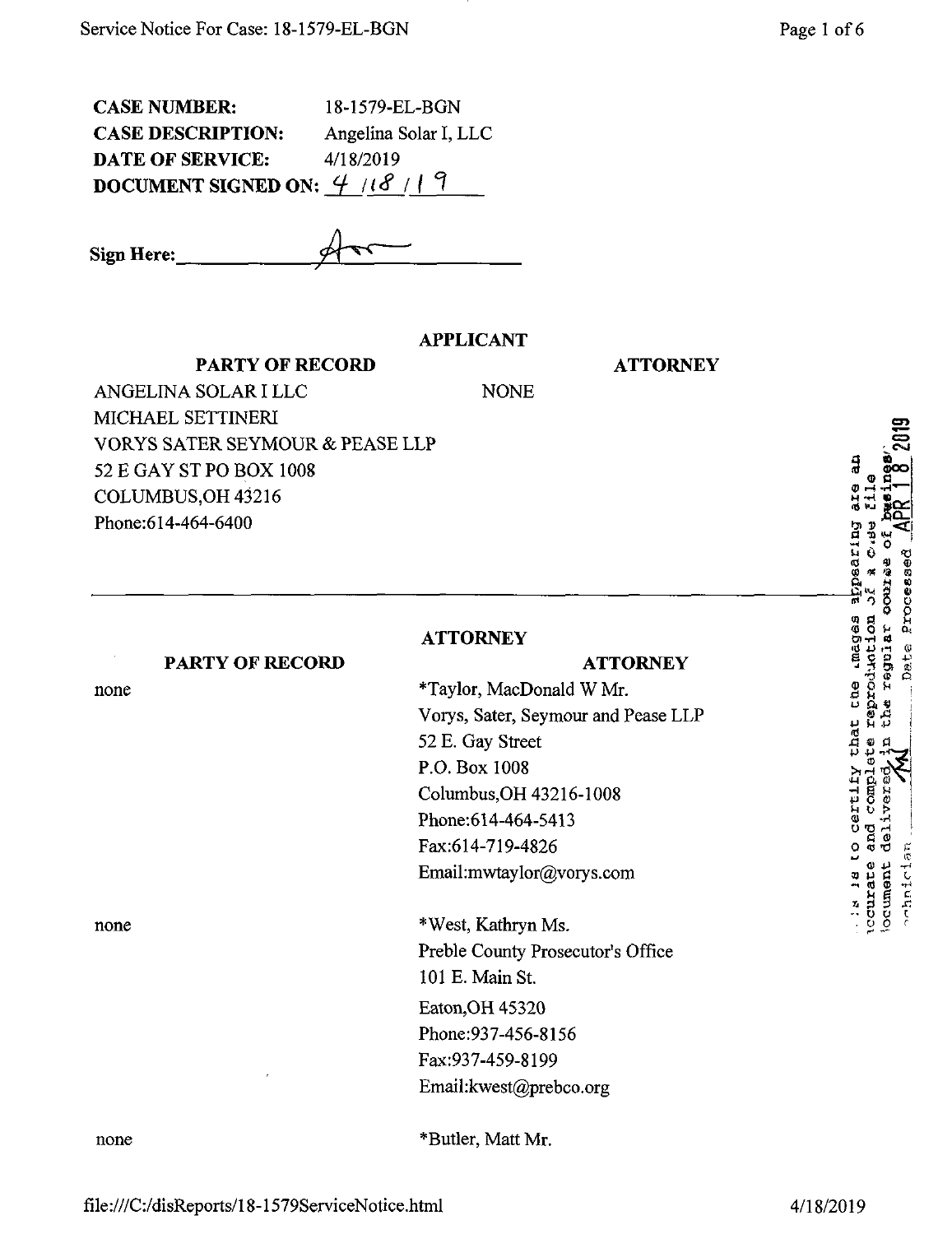$\sim$ 

|      | Public Utilities Commission of Ohio  |
|------|--------------------------------------|
|      | 180 e. Broad St.                     |
|      | Columbus, OH 43215                   |
|      | Phone: 614-644-7670                  |
|      | Email:Matthew.Butler@puc.state.oh.us |
| none | *Orahood, Teresa                     |
|      | Bricker & Eckler LLP                 |
|      | 100 South Third Street               |
|      | Columbus, OH 43215-4291              |
|      | Phone: $(614)$ 227-4821              |
|      | Fax:(614) 227-2390                   |
|      | Email:torahood@bricker.com           |
| none | *Conway, Andrew S Mr.                |
|      | Public Utilities Commission of Ohio  |
|      | 180 East Broad Street                |
|      | Columbus, OH 43215                   |
|      | Phone: (614) 466-5732                |
|      | Email:Andrew.Conway@puco.ohio.gov    |
| none | *Troupe, Tanowa Ms.                  |
|      | <b>PUCO</b>                          |
|      | 180 E. Broad Street                  |
|      | Columbus, OH 43215                   |
|      | Phone:614-644-9745                   |
|      | Email:Tanowa.Troupe@puc.state.oh.us  |
| none | *Milam, Amy M                        |
|      | Ohio Farm Bureau Federation          |
|      | 280 N. High Street, P.O. Box 182383  |
|      | Columbus, OH 43218-2383              |
|      | Phone: (614) 246-8256                |
|      | Fax:(614) 246-8656                   |
|      | Email:amilam@ofbf.org                |
| none | *Chilcote, Heather A                 |
|      | Public Utilities Commission of Ohio  |
|      | 180 East Broad Street                |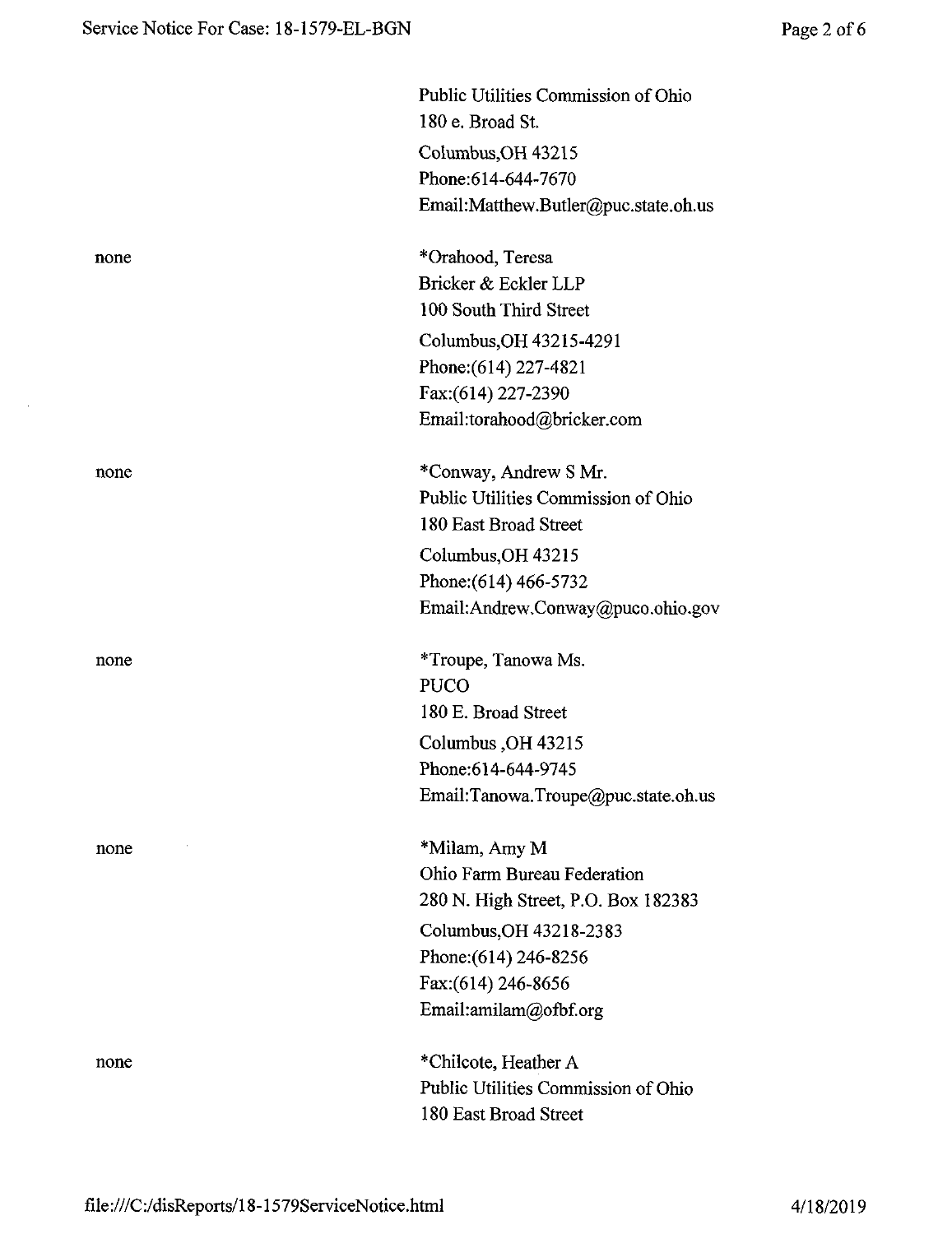none

none

Columbus Ohio,OH 43215 Phone:(614) 466-0407 Email:heather.chilcote@puco.ohio.gov

none \*Van Kley, Jack A Mr. Van Kley & Walker, LLC 132 Northwoods Blvd., Suite C-1 Columbus,OH 43235 Phone:614-431-8900 Fax:614-431-8905 Email:jvankley@vankleywalker.com

> \*Staff, Docketing Docketing 180 East Broad Street 11th Floor Columbus,OH 43215 Phone:614-466-4095 Fax:614-466-0313 Email:docketing@puco.ohio.gov

none \*Settineri, Michael J. Mr. Vorys, Sater, Seymour and Pease LLP 52 East Gay Street Columbus,OH 43215 Phone:614-464-5462 Fax:614-719-5146 Email:mjsettineri@vorys.com

> \*Boggs, Thaddeus M Mr. Frost Brown Todd LLC 10 W Broad Street Suite 2300 Columbus,OH 43215 Phone:(614)559-7293 Email:tboggs@fbtlaw.com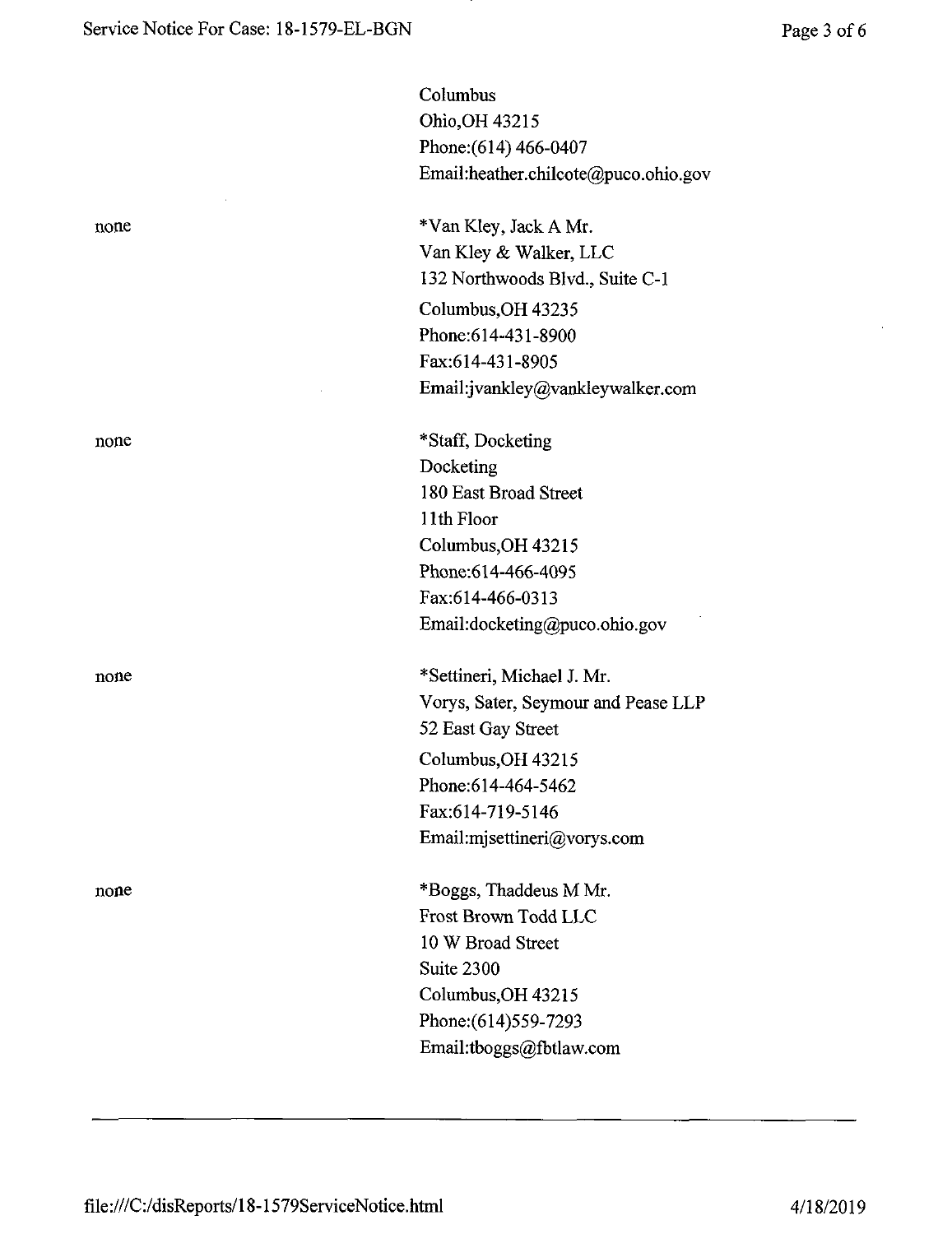$\sim$ 

 $\sim$ 

| <b>INTERVENOR</b>                                             |                 |  |
|---------------------------------------------------------------|-----------------|--|
| <b>PARTY OF RECORD</b>                                        | <b>ATTORNEY</b> |  |
| <b>BLACK, ROBERT</b>                                          | <b>NONE</b>     |  |
| <b>6587 FAIRHAVEN ROAD</b>                                    |                 |  |
| COLLEGE CORNER, OH 45003-9249                                 |                 |  |
| BOARD OF TRUSTEES FOR ISRAEL TOWNSHIP NONE                    |                 |  |
| 10893 SR 177                                                  |                 |  |
| <b>COLLEGE CORNER, OH 45003</b>                               |                 |  |
| Phone: 513-796-3202                                           |                 |  |
| BOARD OF TRUSTEES OF DIXON TOWNSHIP                           | <b>NONE</b>     |  |
| 7170 CALIFORNIA SCHOOL ROAD                                   |                 |  |
| <b>EATON, OH 45320</b>                                        |                 |  |
| Phone: 937-456-3680                                           |                 |  |
| CAMPBELL BRANDLY FARMS LLC                                    | <b>NONE</b>     |  |
| <b>MARJA BRANDLY</b>                                          |                 |  |
| <b>6812 FAIRHAVEN COLLEGE CORNER RD</b>                       |                 |  |
| COLLEGE CORNER, OH 45003                                      |                 |  |
| CONCERNED CITIZENS OF PREBLE COUNTY<br>LLC (CCPC)             | <b>NONE</b>     |  |
| 1731 W CONSOLIDATED ROAD                                      |                 |  |
| <b>EATON, OH 45320</b>                                        |                 |  |
| EATON COMMUNITY SCHOOL DISTRICT                               | <b>NONE</b>     |  |
| <b>THADDEUS BOGGS</b>                                         |                 |  |
| <b>FROST BROWN TODD LLC</b><br>9277 CENTRE POINTE DR, STE 300 |                 |  |
| <b>WEST CHESTER, OH 45069-4866</b>                            |                 |  |
| Phone: 513-870-8226                                           |                 |  |
|                                                               |                 |  |
| JACKSON, KEVIN AND TINA                                       | <b>NONE</b>     |  |
| 5239 E GREENWOOD CHURCH ROAD                                  |                 |  |
| LIBERTY, IN 47353                                             |                 |  |
| MARJA BRANDLY, MICHAEL IRWIN                                  | <b>NONE</b>     |  |
|                                                               |                 |  |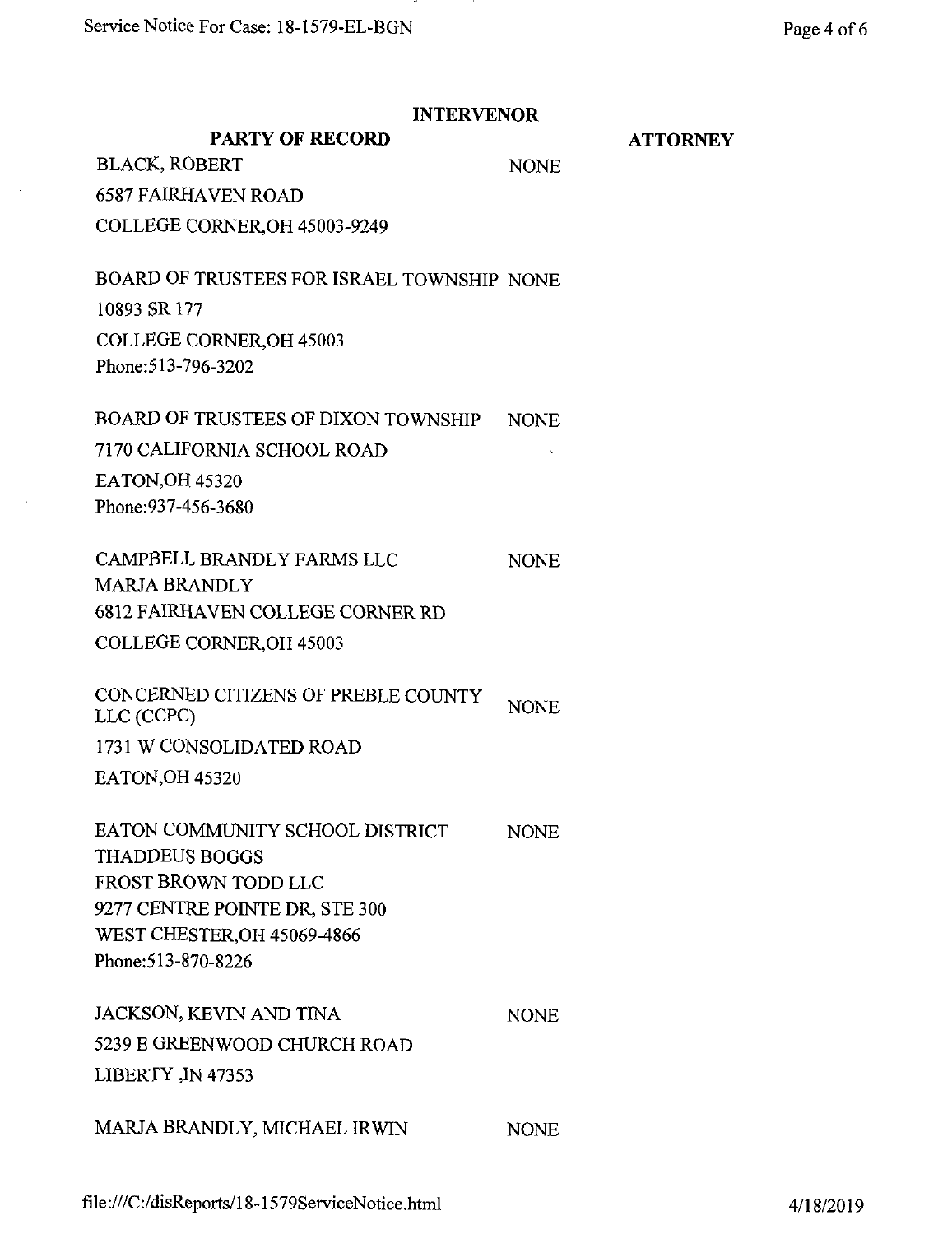6812 FAIRHAVEN COLLEGE CORNER RD COLLEGE CORNER,OH 45003

OHIO FARM BUREAU FEDERATION CHAD A. ENDSLEY 280 N. HIGH STREET, PO BOX 182383 COLUMBUS ,OH 43218-2383 Phone:614-245-8258

PREBLE COUNTY COMMISSIONERS DYLAN F BORCHERS BRICKER & ECKLER LLP 100 SOUTH THIRD STREET COLUMBUS,OH 43215-4291 Phone:6142272300 Email:dborchers@bricker.com

PREBLE COUNTY ENGINEER RKYLE CROSS 1000 PREBLE DRIVE EATON,OH 45320 Phone:937-456-4600 Fax:937-456-4606 Email:WWW.PREBLE.ORG

#### PREBLE COUNTY PLANNING COMMISSION NONE

101 E MAIN STREET SUITE 104 EATON ,OH 45320

| PREBLE SOIL & WATER CONSERVATION<br><b>DISTRICT</b> | <b>NONE</b> |
|-----------------------------------------------------|-------------|
| 1651 N BARRON ST                                    |             |
| <b>EATON</b> , OH 45320                             |             |
| Phone: 937-456-5159                                 |             |

VONDERHAAR FAMILY ARC LLC RACHAEL VONDERHAAR 4636 ST RT 725 W

NONE

**NONE** 

**NONE** 

NONE